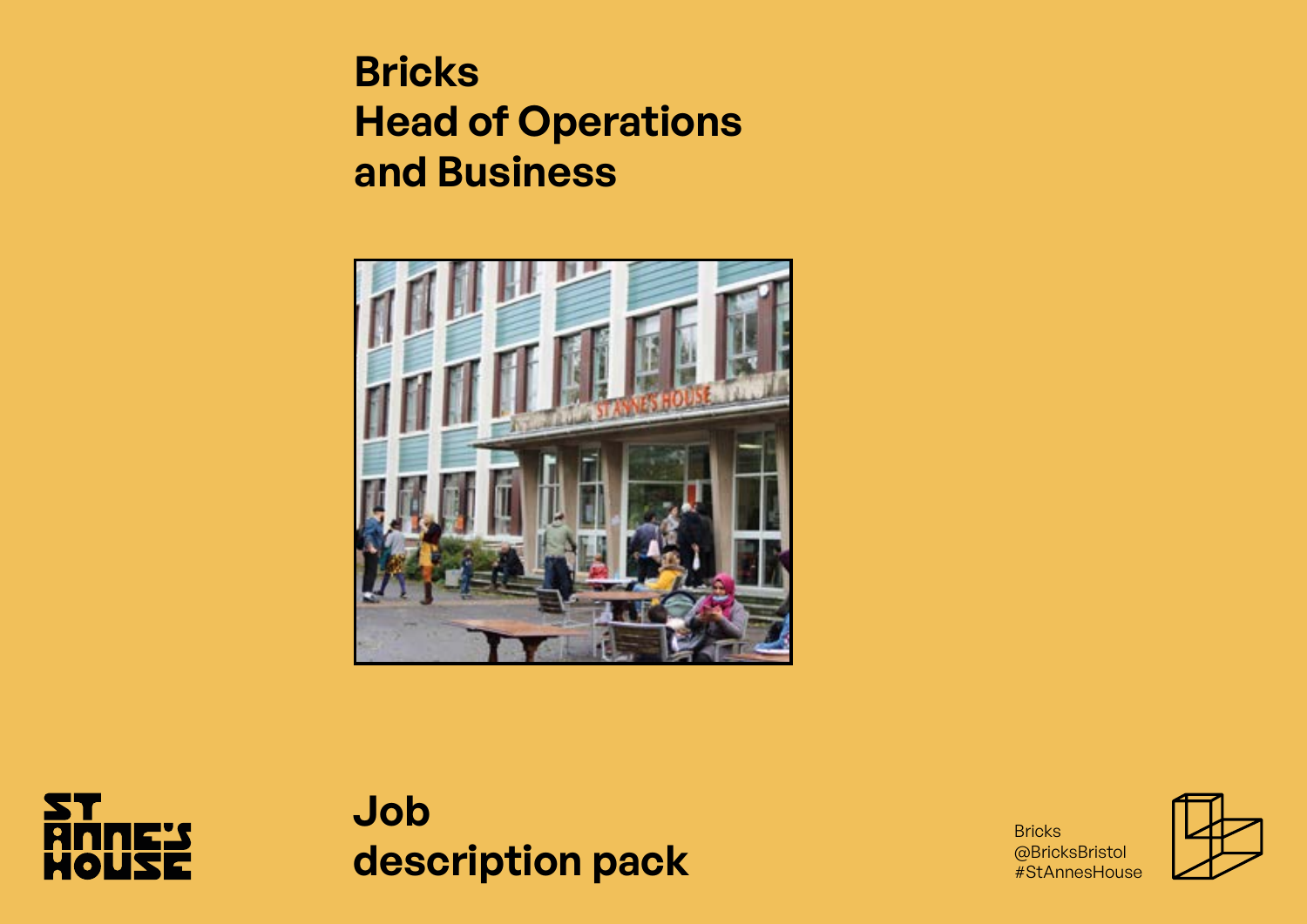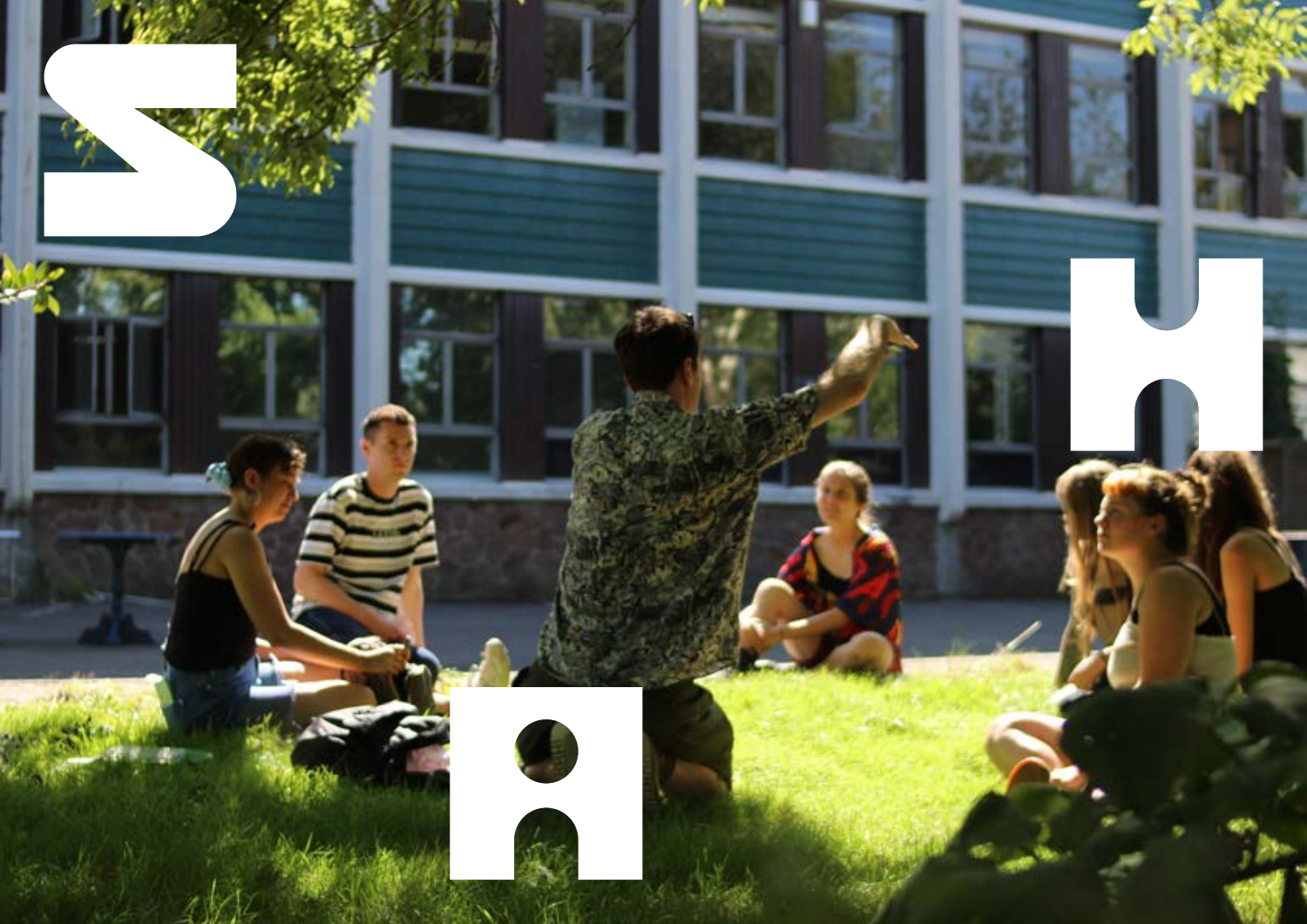

# **Head of Operations and Business Job Details**

Applications Open: **Tuesday 14 June**  Deadline for Applications: **Monday 18 July**  Candidates notified of shortlisting: **Thursday 21 July** Interviews: **Thursday 28 July** 

Position: **Head of Operations and Business**

Responsible to: **Creative Director/ CEO**

Responsible for: **SAH Operations Producer, Front of House Assistants, Cafe Team (future)**

Salary: **£36,000 per annum (+NEST pension)**

Hours: **Full Time (40 hours per week)**

Contract: **Salaried, PAYE. Fixed term contract - 12 months, with potential to extend** Location: **St Anne's House, St Annes, Bristol, BS4 4AB**

Organisation: Bricks (No: 1183118) & Bricks Trading Limited (No: 12359038)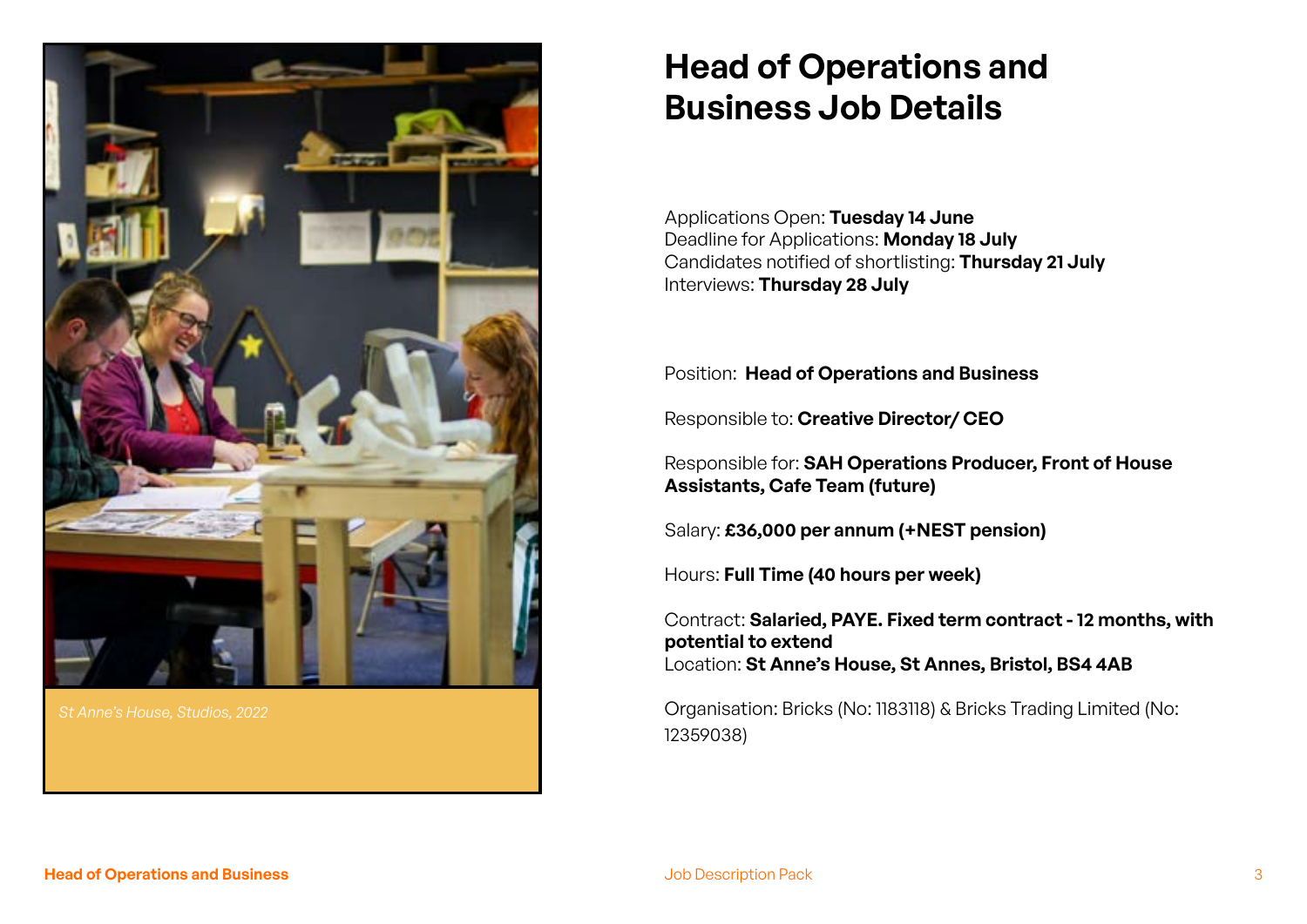**St Anne's House**<br> **St Anne's House** Bricks is a Bristol based social enterprise that works with local communities and creative communities to programme collaborative activities and secure the spaces our communities need to thrive in the long term.

> Our flagship project St Anne's House is a creative community hub grown from the ambitions of the communities of St Anne's and the creative communities of the West of England. This includes social prescribing rooms with local doctors surgery, masseuses, play therapists, a mushroom farm, artist studios, artist collectives, a theatre RND space, a cooperatively run gym, a print collective, music label, community spaces for hire and a community/ artist led public programme.

# **Bricks Public Art & Creative Infrastructure**

Bricks Public Art & Creative Infrastructure Consultancy with partners and communities in the West of England to write and deliver programmes of creativity in connection to new developments. This can include permanent artworks, engagement programmes, transient works and performance. It also includes our work as creative infrastructure consultants supporting the creation of new places to produce and consume creativity and community.

One year into St Anne's House the project has gone from strength to strength and we are now looking for a Head of Operations & Business to stabilise the growth we have gone through and set us up for a resilient and impactful future.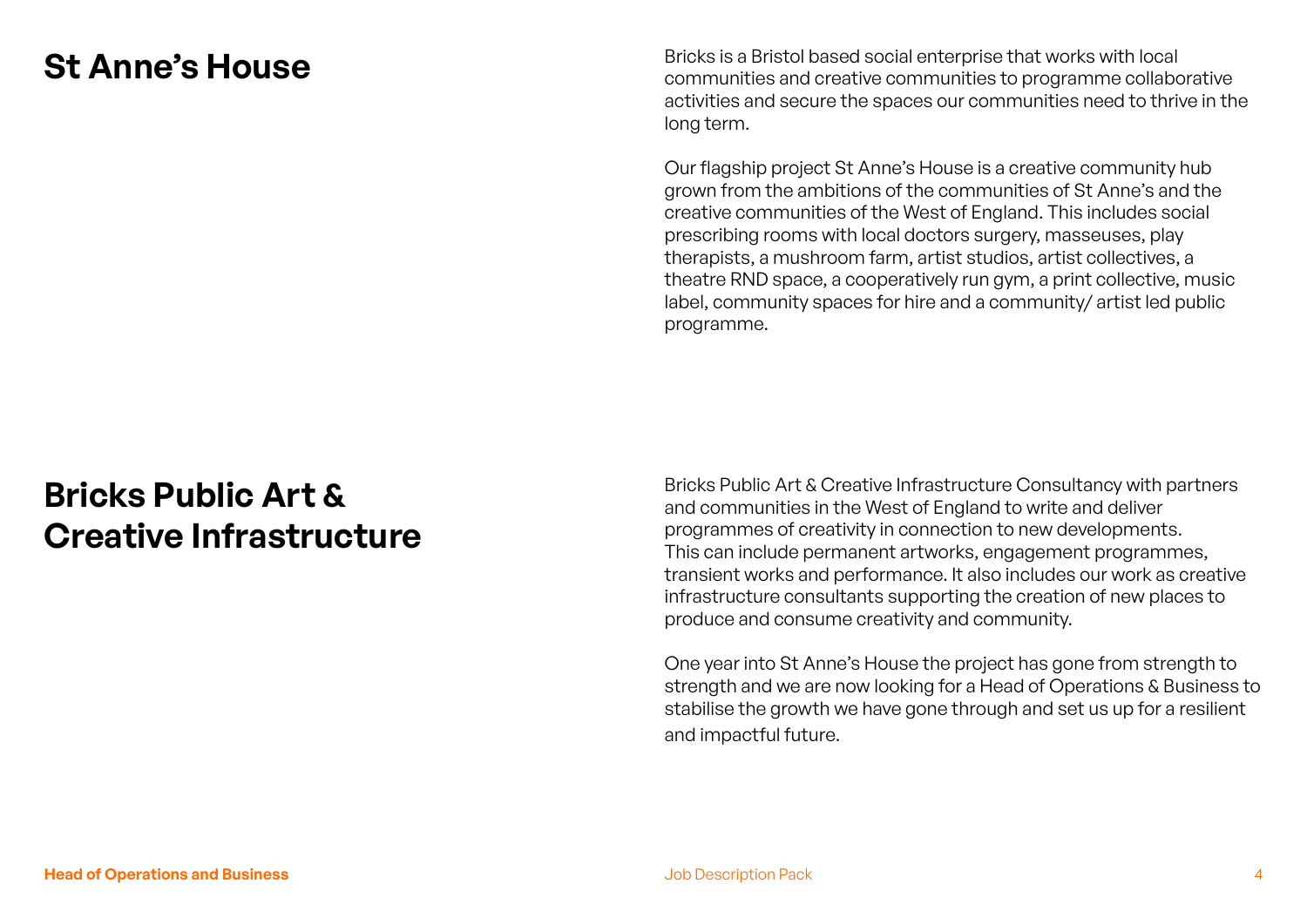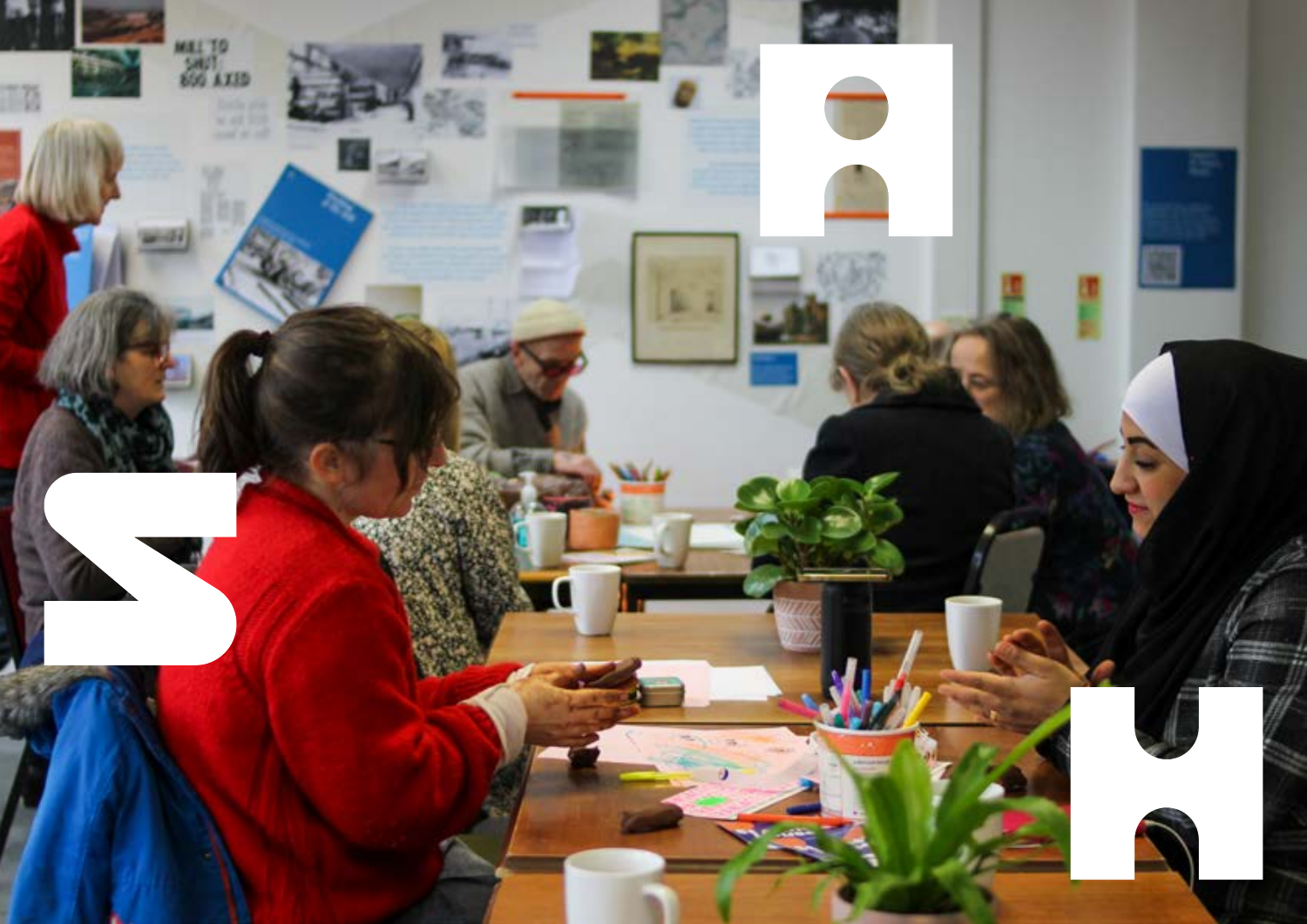# **The Role**

This new role will take the lead on all the Operational and Business functions of Bricks & St Anne's House including:

### **Bricks Operations**

- St Anne's House Facilities Management

- St Anne's House Tenants (artist studios, coworking, offices, wellbeing & therapy rooms, social prescribing, massage, theatre rehearsal space, gym)

- St Anne's House Community & Room Hire (community activities, outdoor screenings, events etc)

- St Anne's House Team Manager & Human Resources Health & Safety, Safeguarding and Policy Lead

- Climate Emergency Lead
- Equalities, Diversity and Inclusion Lead

### **Business Planning**

- Finance (as internal lead, working closely with accountant)
- Income Generation Lead (for non programme income)

Forming a senior management team with Bricks Creative Director/ CEO and Head of Programme & Communications (a new role we are looking to appoint later in the year), you will lead Bricks and St Anne's House through the next stage of their development. Consolidating and building on the work to date of a small but ambitious creative community organisation.

As Head of Operations & Business you will shape and lead the operations side of our work across all Bricks projects, including St Anne's House, Bricks Public Art & Creative Infrastructure Consultancy. Delivering the safe, welcoming and accessible use of St Anne's House and future Bricks creative and community spaces.

As sustainability lead for the organisation you will embed an approach to working at Bricks that reduces our impact on the environment and moves us towards a planet positive practice.

You do not need to be from a creative background to excel in this role.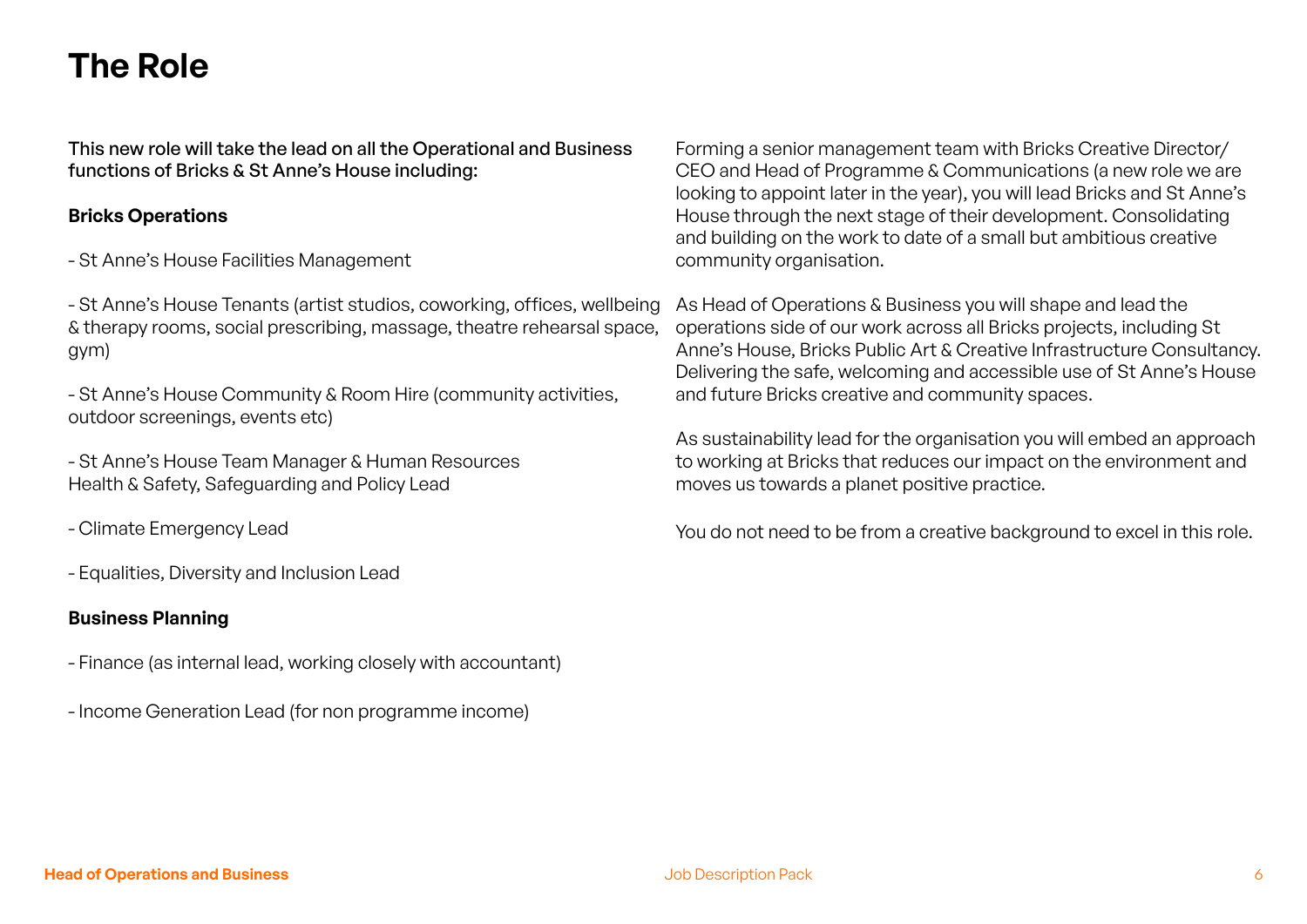

**Team Structure Team Structure Team** and **Team** Structure of the state of  $\mathbf{S}$  are joining Bricks at a great time to shape our Operations Team and future working. From July the General Manager position will be vacant, and we will be putting in interim cover through the summer so that the new Head of Operations and Business can recruit to shape the team. This gives us scope to cover any gaps in skill set/ experience across the team.

> Current thinking, based on our last year at St Anne's House would be that this would be an Operations Producer and a Front of House Assistant supported by ad hoc event and front of house staff, or we could have a Bookings & Hires Assistant and Facilities Manager model.

We also intend to build on the bar/ catering offer that we have delivered to date into a more regular offering for the community.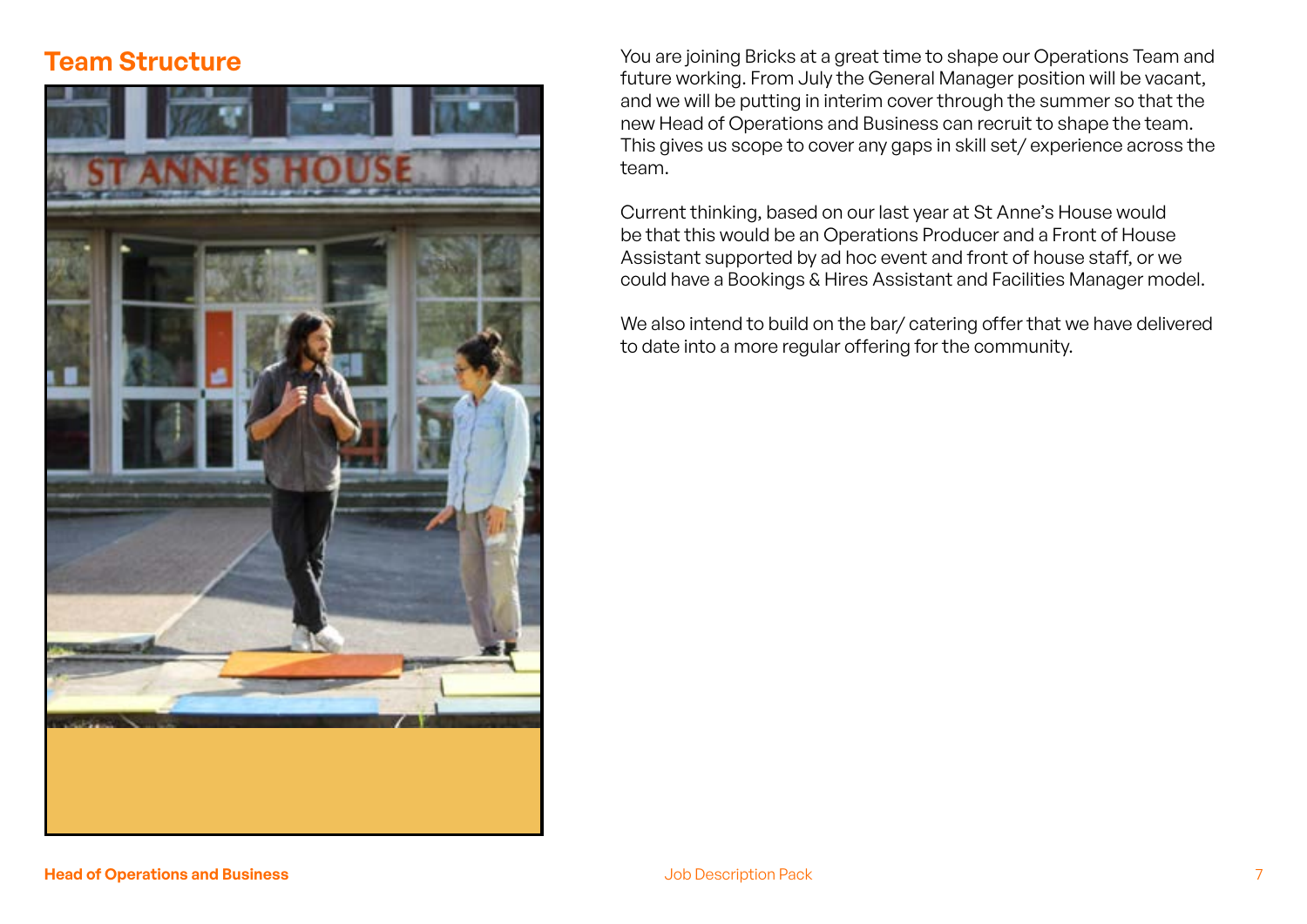## **As an indicative structure Autumn 2022:**

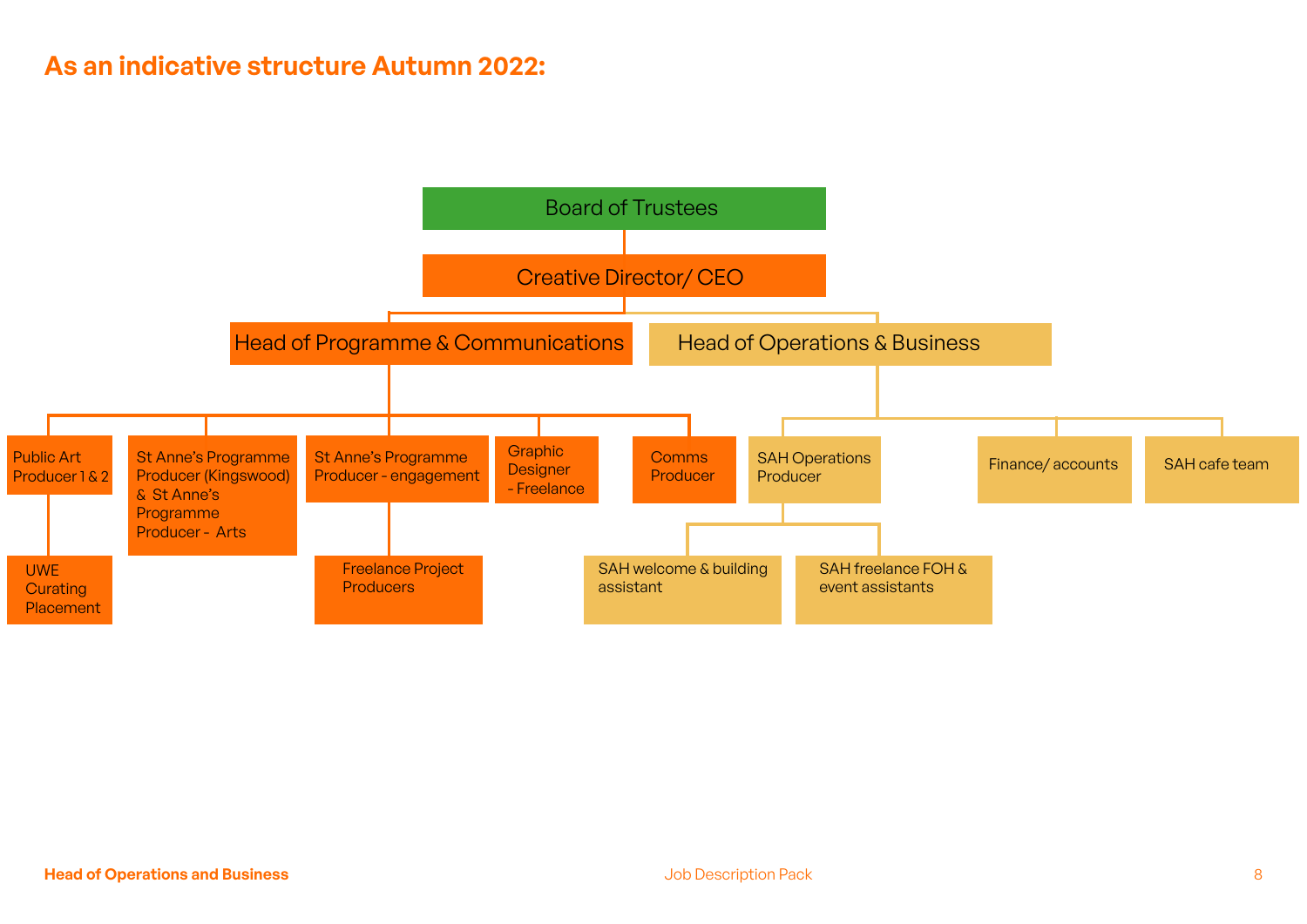# **Detailed Description**

## **Operations**

- Lead on the Operations of Bricks and St Anne's House.
- Manage the Operations Team including SAH Operations Producer, SAH Operations Assistant\* and Front of House.
- Lead on maintaining St Annes House as a safe, and welcoming place to visit and work.
- Lead on policies and procedures relating to HR, building operations and management.
- Lead on tenants, and partnerships within the building including artist studios, coworking, wellbeing and office rental.
- Ensuring we have adequate insurance and that we operate in keeping with the stipulations of our policies.
- Ensuring we comply with the stipulations and requirements of our leases.
- Climate emergency/ sustainability lead for the organisation, creating a net zero plan and policies and looking at fundable programmes to further build on this work.
- Equalities, Diversity and Inclusion Lead.
- Lead the team to manage facilities; utilities, lift, boiler, IT, phones and comms infrastructure, security system, cctv, waste management.
- Lead the team to manage compliance and safety, health and safety, fire safety, first aid, accident reporting, mental health first aid and safeguarding and data protection.
- Contributing to Bricks/ St Anne's House social impact reporting and evaluation with focus on Operations/ tenants and hires related activity.
- Contribute to operations plans for new creative and community infrastructure projects.

### **Head of Operations and Business Contract Contract Contract Contract Contract Contract Contract Contract Contract Contract Contract Contract Contract Contract Contract Contract Contract Contract Contract Contract Contrac**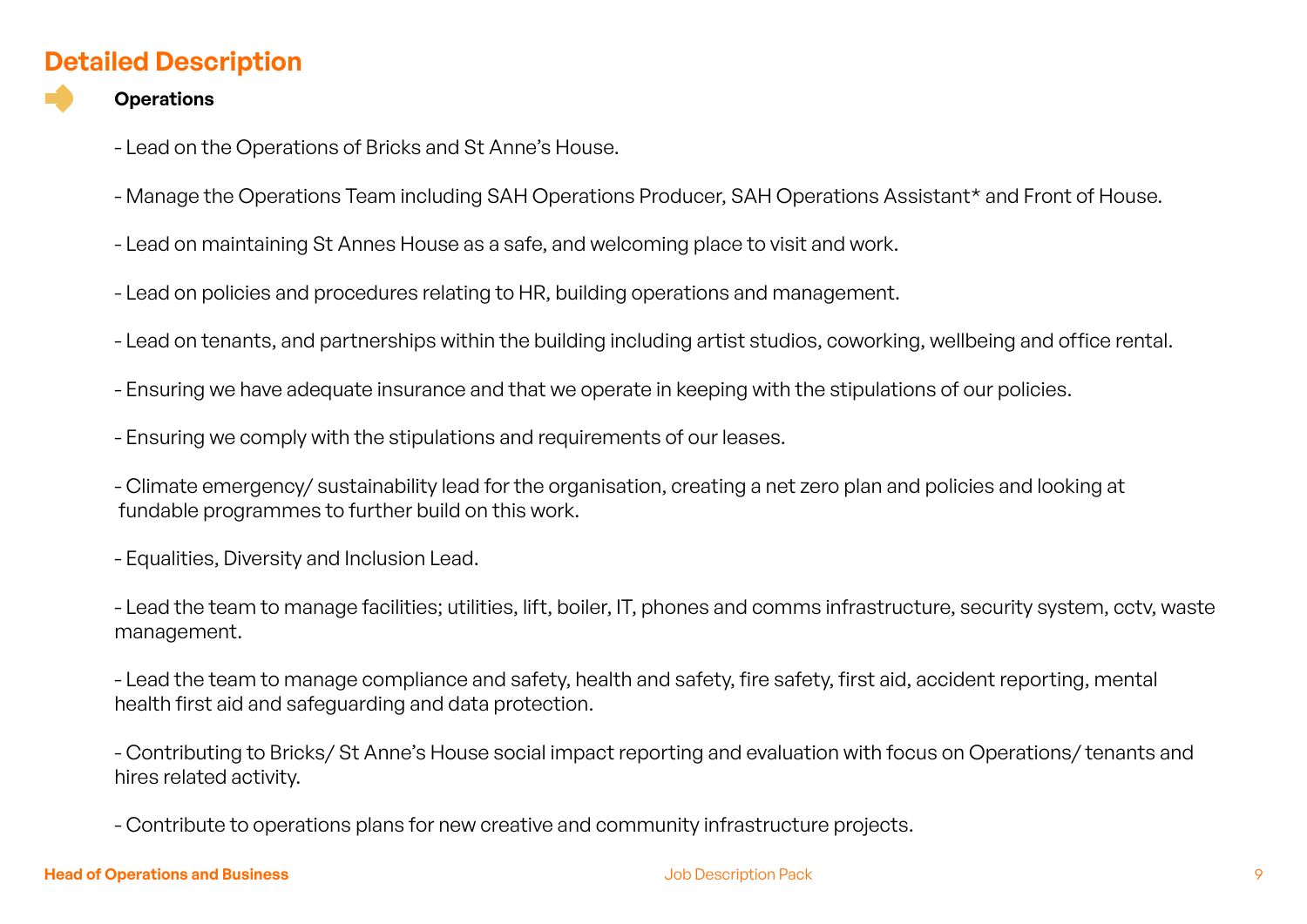## **HR**

- Lead on Human Resources at Bricks with support from an external consultant.

- Manage employee contracts and renewals.
- Manage annual leave, sick leave, Mat/Pat Leave, TOIL, and all other statutory leaves.
- Policies and General Team Management.

### **Business Planning & Income Generation**

- Support the CEO in the overall management of the organisation and to deliver the business plan.
- Lead the annual review, writing and update of the business plan.
- Oversee the organisation's risk management with a particular focus on health & safety, safeguarding, financial, human resources and reputational risks.
- Managing all non project funded spending and reconciliation of all budgets.
- Embedding an awareness of the business plan and our core aims across the full team.
- Lead on/ support with fundraising bids (not solely responsible for this as many roles have fundraising within them).
- Target setting and monitoring for Bookings Coordinator and other roles with income generating responsibilities.
- Contribute to business plans for new creative and community infrastructure projects.
- Develop and deliver a plan to create a stronger food and drink offer at St Anne's House whether that is through an inhouse community cafe/ bar or through external suppliers.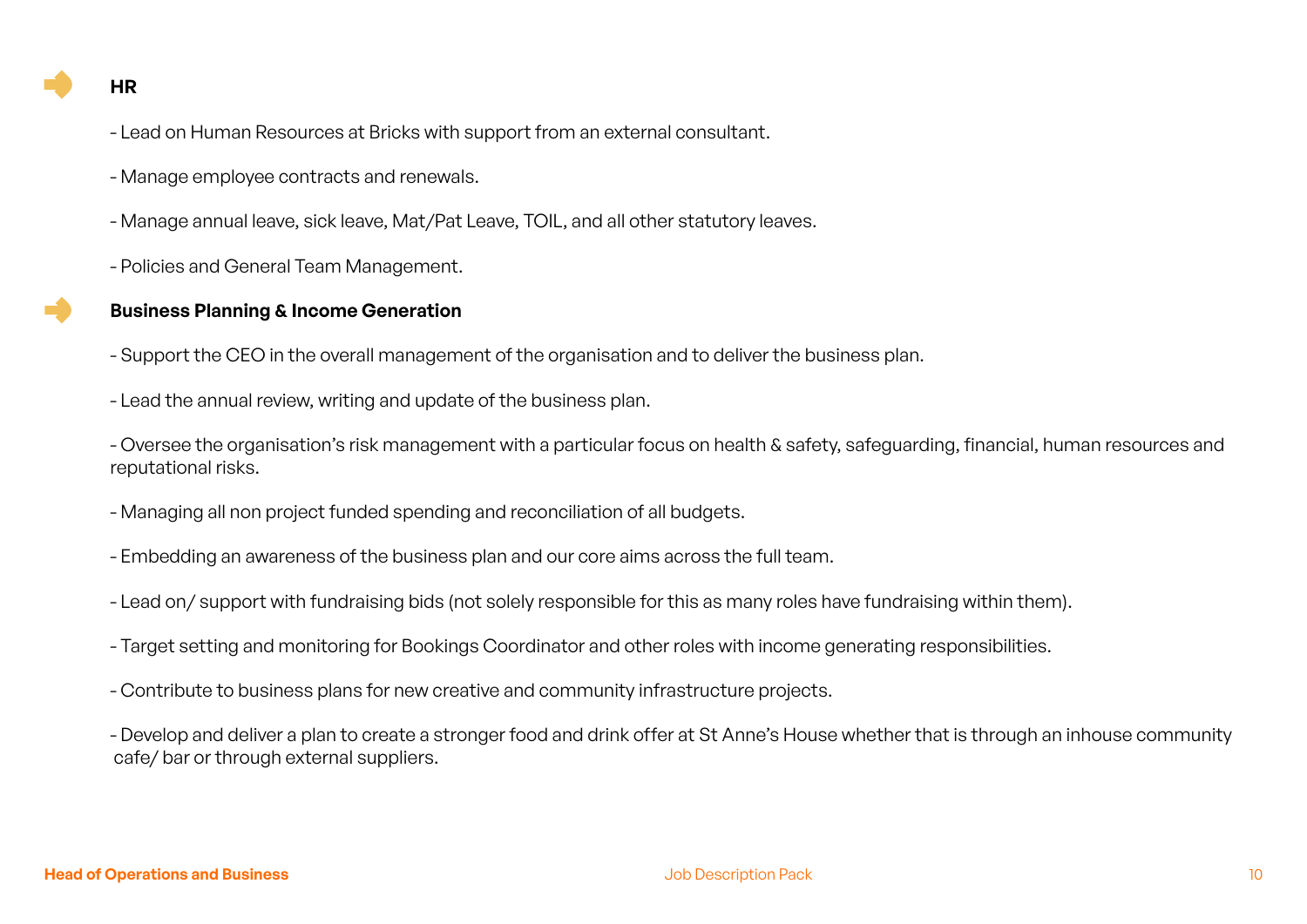

- Bricks works with an external accountant who manages our finance, you will manage our working relationship with them and oversee their work.

- Oversee Bricks financial systems, ensuring they are operating properly and that all records are maintained in a systematic, timely and accurate manner with support from the CEO.

- Prepare, manage and monitor Bricks overall annual budget and individual project budgets with budget leads.

- Oversee the accountants in designing and managing the production of quarterly management accounts and cash flow monitoring documents.

- Liaise with Bricks auditors and oversee the smooth running of the annual audit.

- Oversee regular running of processes to make necessary financial and information returns and reports to the appropriate authorities (e.g. Companies House, Charities Commission, HMRC) on a timely basis.

- Oversee regular running of the weekly and monthly payroll and pensions process via external accountant, including compliance with statutory employer responsibilities.

- Oversee financial processes, company cards, petty cash, staff expenses, expenditure and income management.

- Register as bank signatory and ensure payroll and invoices are paid each week liaising with CEO/ board for cosigning.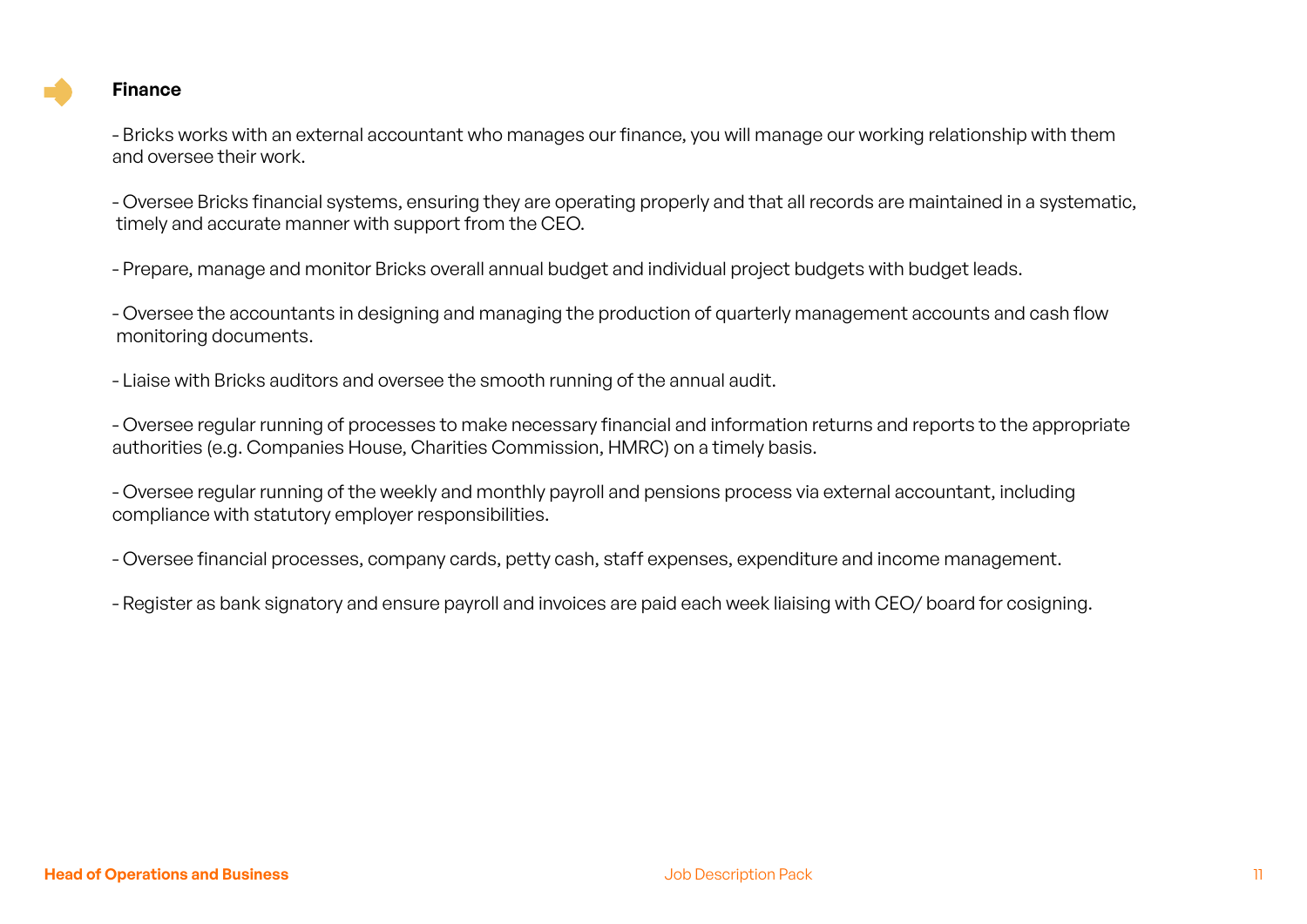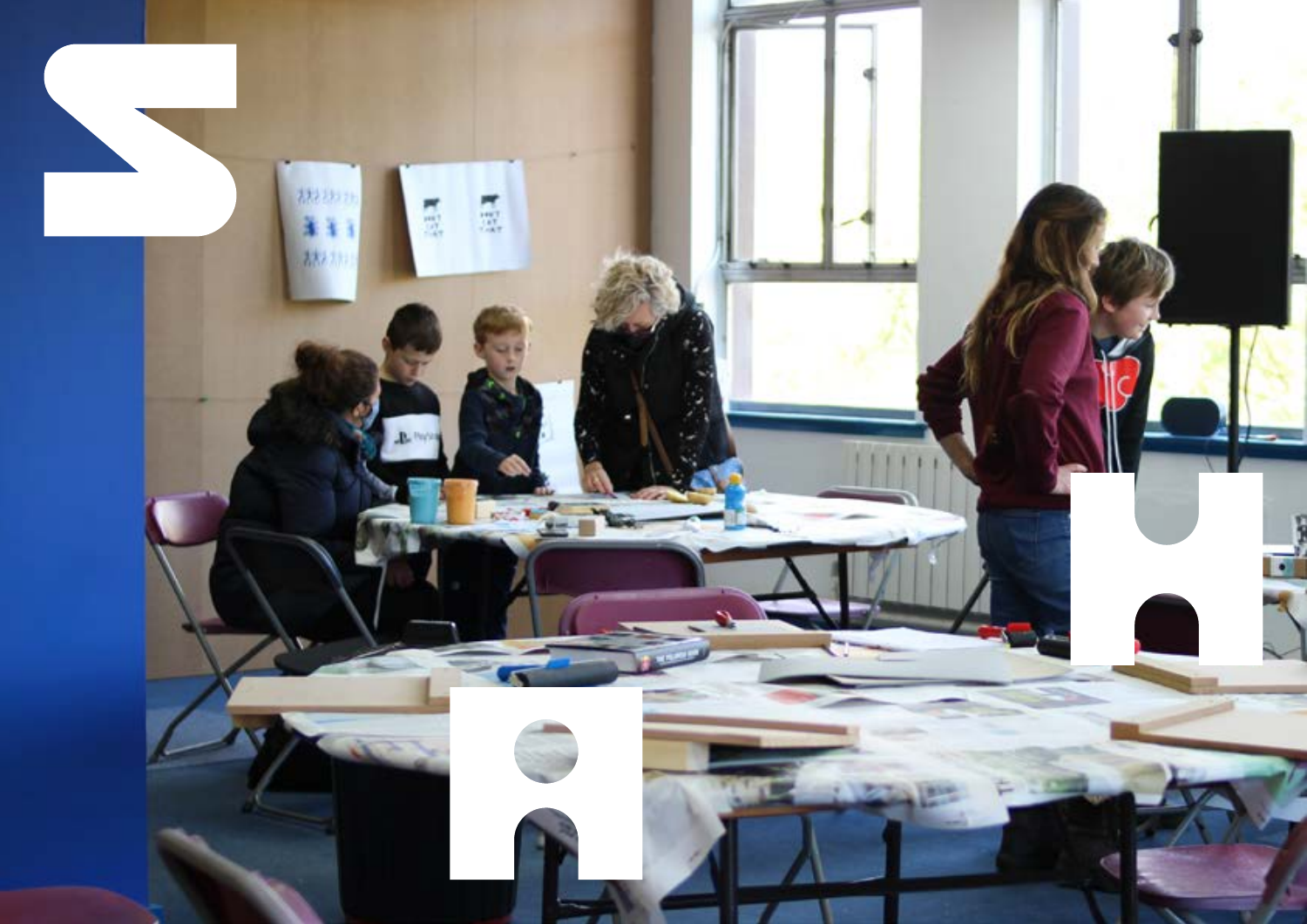# **Person Specifications**

## Essential

- Experience of managing people and the ability to demonstrate leadership and work flexibly within a small team
- Excellent planning and time management, with the ability to multitask, delegate and prioritise within a busy working environment
- Ability to negotiate with stakeholders and partners
- A willingness to carry out a wide variety of tasks
- Strong financial management experience
- Strong experience in setting, monitoring and controlling budgets in the preparation of quarterly management accounts and cash flow forecasts
- Strong experience of business planning and strategic management
- Good business writing skills
- Understanding of reporting requirements for a Charity and Limited **Company**
- Good IT skills
- Exposure to small business accounting software e.g. Xero
- Experience of building/ facilities management
- Experience of policy management, health and safety, safeguarding, EDI and sustainability
- **Head of Operations and Business** Job Description Pack 13

## Desirable

- Experience of contract drafting and negotiation
- Knowledge of the creative and community sector in Bristol, though direct experience is not required
- Successful fundraising from Trust and Foundations, local authorities and other public bodies
- Good evaluation skills
- Experience of tenant management, hires/ bookings management
- Experience with cafe facilities contracting/ management
- Experience as HR lead for an organisation
- Familiarity with Google Suite
- Experience of a capital development project